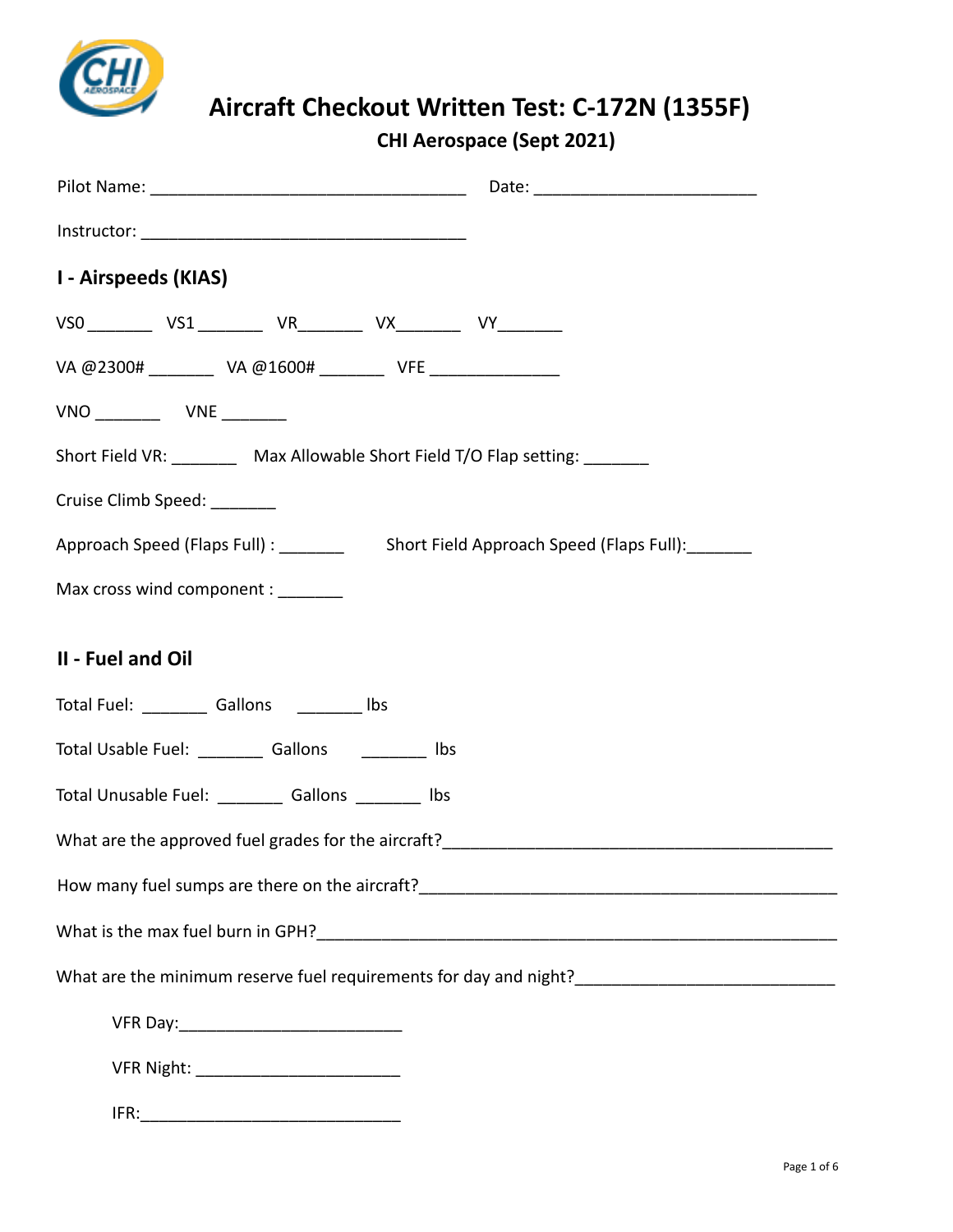

**CHI Aerospace (Sept 2021)**

| The engine has an oil capacity of ________quarts total, _______quarts in sump, and ________        |
|----------------------------------------------------------------------------------------------------|
| quarts are considered minimum for normal flight. Fill to _______ quarts for extended flights.      |
| Minimum oil pressure ________psi; Normal: _______ psi; Maximum oil pressure is _______psi.         |
| What type of oil does this aircraft use?_________________                                          |
| <b>III - Weight and Balance</b>                                                                    |
| Basic Empty Weight: ________ lbs                                                                   |
| Useful Load: ________ lbs                                                                          |
| Maximum Ramp Weight: _________ lbs                                                                 |
| Maximum Take-Off Weight (MTOW): _________ lbs                                                      |
| Maximum Baggage Weight; Area 1 _________ lbs, Area 2 _________ lbs, Area 1+2 combined ________ lbs |
| Weight of Oil: __________ lbs per quart                                                            |
| Max Forward CG at MTOW: _________ inches                                                           |
| Max Aft CG at MTOW: _______inches                                                                  |

#### **IV - Aircraft Systems**

What type of propeller does this aircraft have? Number of blades? Type?

What is the cold start procedure for this aircraft?

What is the warm start procedure for this aircraft?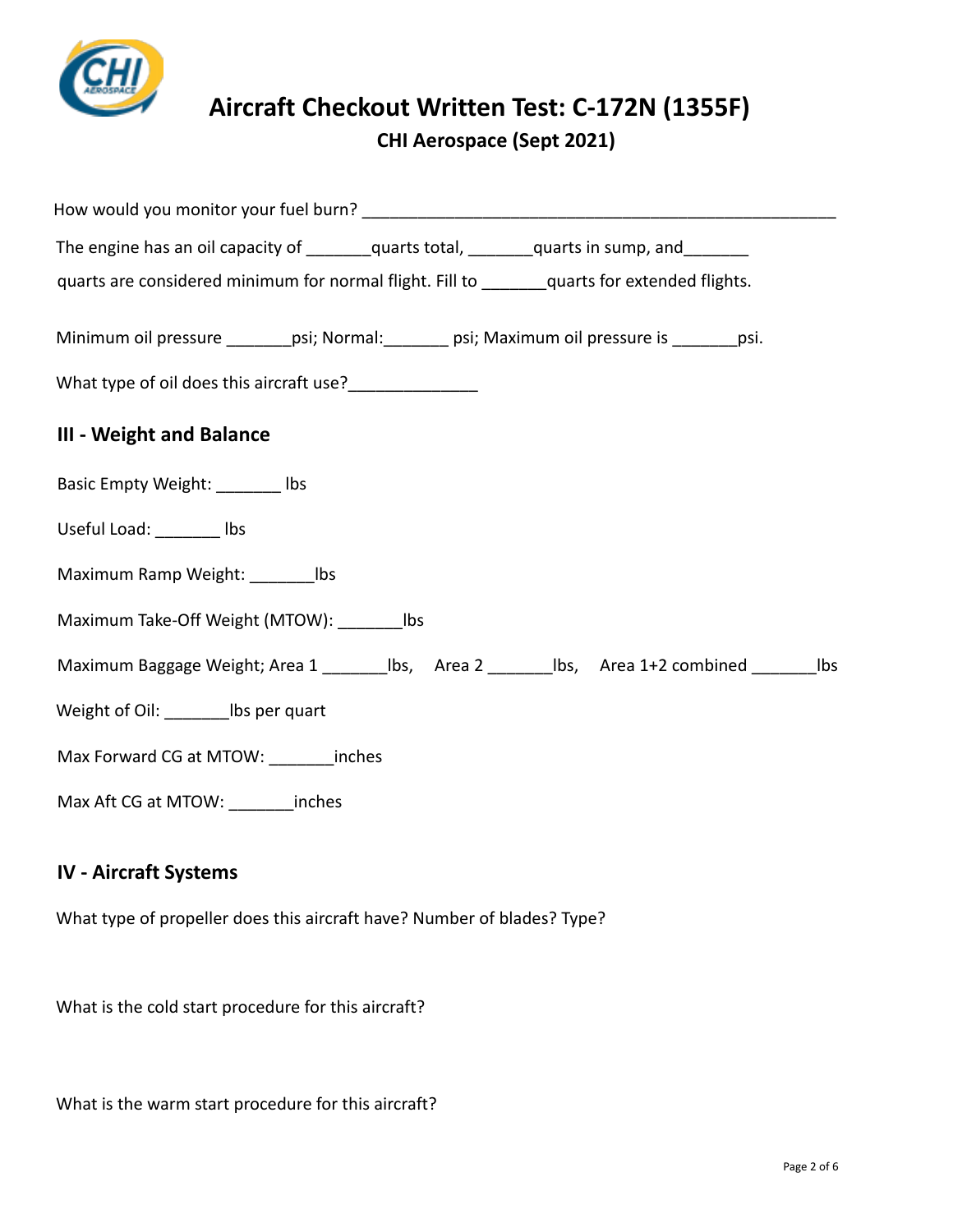

**CHI Aerospace (Sept 2021)**

What is the flooded start procedure?

How is fuel supplied to the engine?

Does the airplane have an electric fuel pump?

Is the aircraft carbureted or fuel injected?

What is the proper procedure for leaning the mixture?

| After performing your cruise checklist and leaning the aircraft, approximately what should your Fuel |
|------------------------------------------------------------------------------------------------------|
| Burn be?                                                                                             |
| Pressure Altitude: 6,000ft                                                                           |
| Temp: Standard                                                                                       |
| RPM: 2500                                                                                            |
| Fuel Burn:<br>gph                                                                                    |

Describe the engine. Make, model, cylinders, etc…

What is the engine horsepower and at what RPM?

Electrical system\_\_\_\_\_\_\_volt; Alternator current is\_\_\_\_\_\_amps; Battery voltage is\_\_\_\_\_\_volts.

How many batteries does this aircraft have?

Where is the Main Battery located?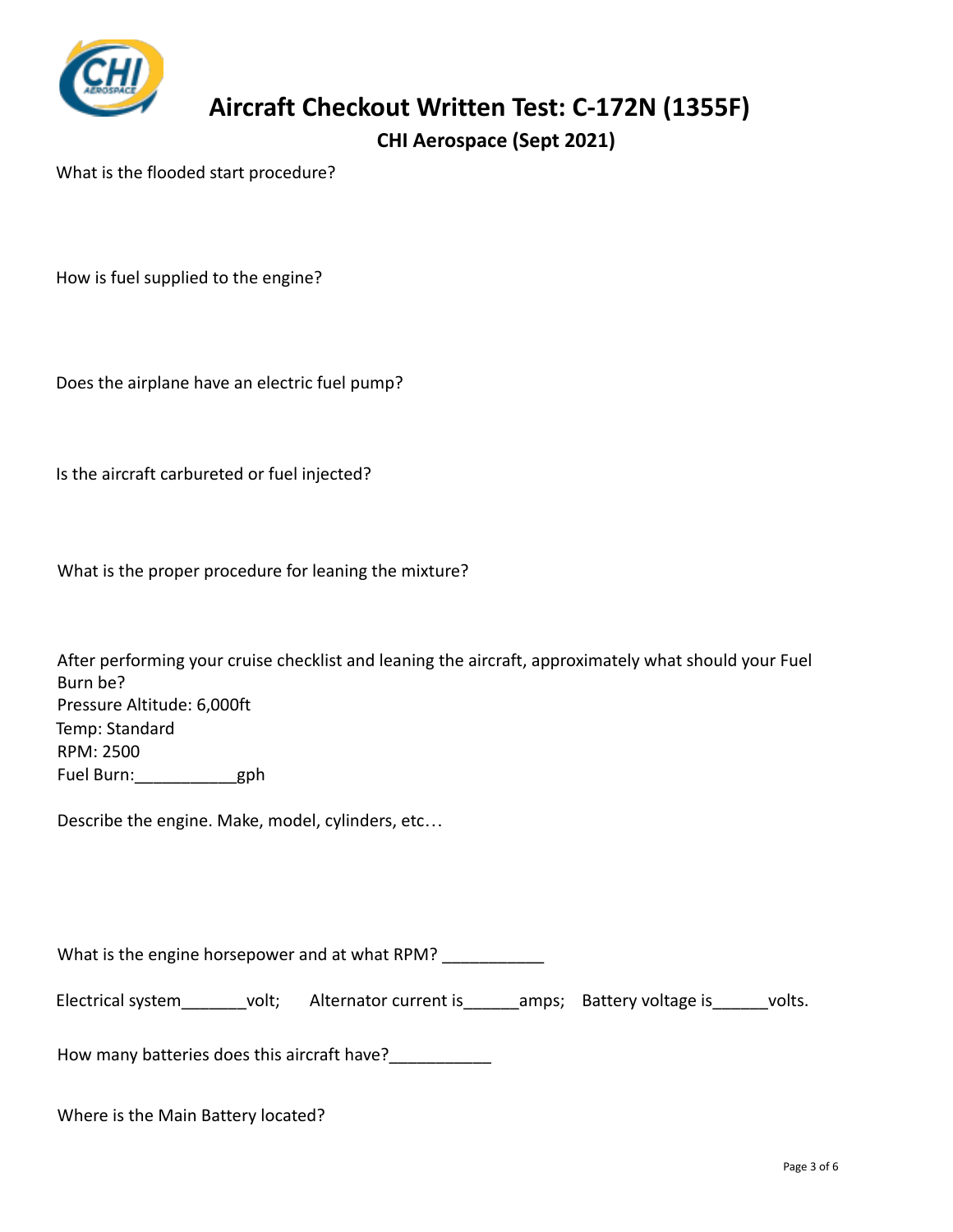

#### **CHI Aerospace (Sept 2021)**

How is the alternator checked during the engine run-up before takeoff?

What would alert you to an alternator failure?

Where is the static port located? Is there more than one? If so, how many and where are they?

Where is the alternate static source located?

What type of landing gear system is on the aircraft?

What type of flaps does the aircraft have?

Flap range approved for takeoff:

Flap setting for short-field takeoff:

#### **V - Emergency Procedures**

What is the correct spin recovery procedure for the aircraft?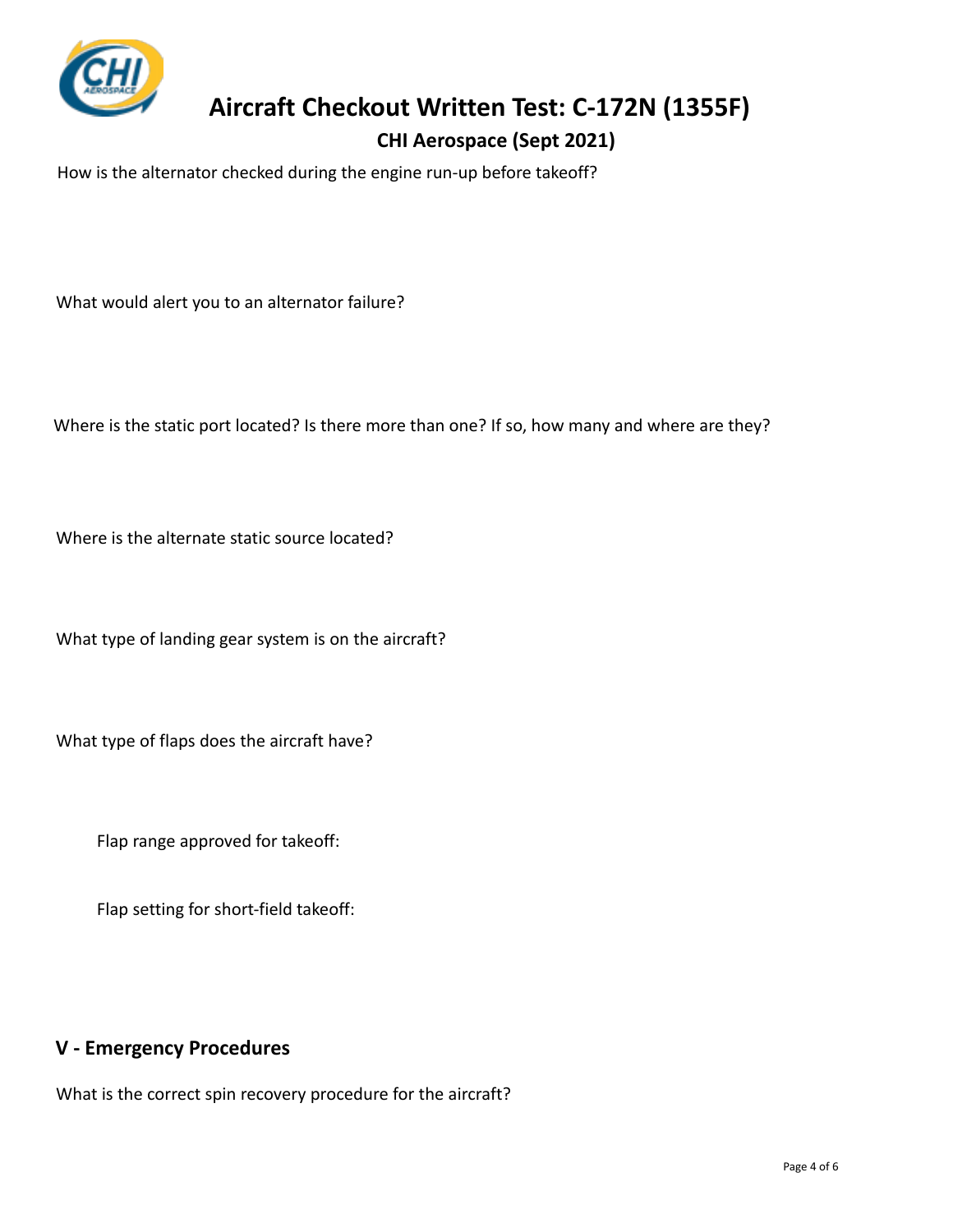

## **Aircraft Checkout Written Test: C-172N (1355F) CHI Aerospace (Sept 2021)**

What is the proper procedure for remedying engine roughness and/or power loss in flight?

| Spark Plug Foul:            |  |
|-----------------------------|--|
| <b>Magneto Malfunction:</b> |  |
| Low Oil Pressure:           |  |

What is the emergency procedure for engine loss during cruise flight?

What are the corrective actions taken when there is an excessive rate of charge on the ammeter?

What are the corrective actions taken when there is an excessive rate of discharge on the ammeter?

*IF LOW VOLTS REMAIN:*

What action should the pilot take in the event of an engine fire during engine start?

What action should the pilot take in the event of an engine fire during flight?

What is the procedure for a balked landing (go-around)?